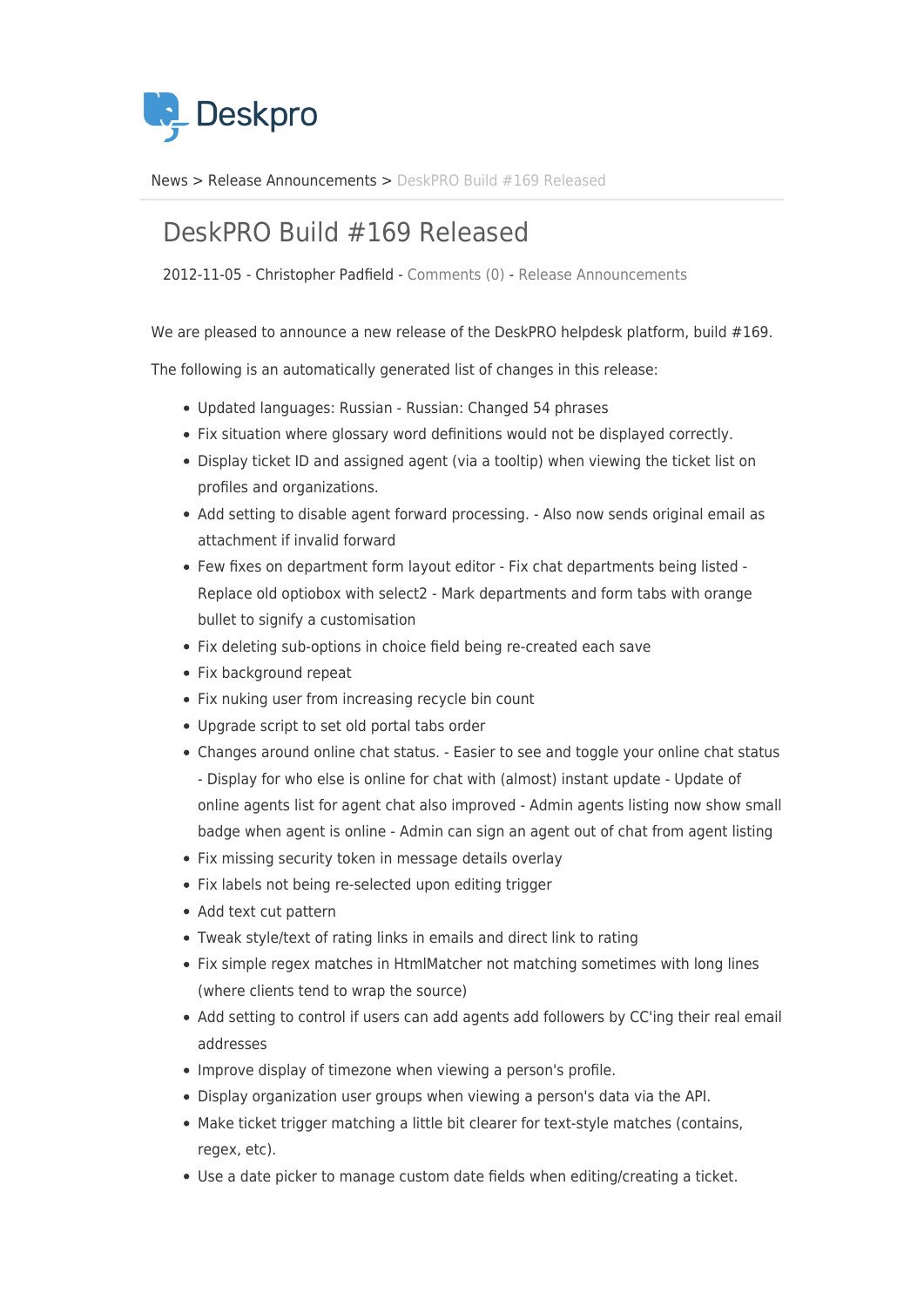- Hide ticket billing features until billing is enabled.
- Enable task deletion.
- Emulate cmd+left/right in the RTE for Mac users (acts like "home" and "end" for Windows).
- Restructure the glossary API to fit that multiple words can be attached to a single definition.
- Use the new RTE when editing a ticket message.
- Fix admin login page from agent when multiple user sources enabeld, it would force use of email address which may not be the login id used by the source
- Fix show full hint when there is no message full
- Fix warning on TicketFieldAction with choice fields
- Custom phrases in language system
- Gracefully handle agent interface when updates are being installed
- Hide form instead of graying them out when custom forms are disabled
- Update emogrifier to maintain inline styles (such as colors) on elements for emails.
- Disable auto complete on user interface searches as it covers results.
- Add a title for all report interface pages.
- Display product correctly on ticket mass actions form.
- When creating field add checkboxes to add to custom layouts at same time
- Rename 'website widgets' to 'website embeds', put it under Integrate menu, move contact form into same page, clean it up a bit
- Disable the RTE autosave when submitting a reply to prevent a potential race condition.
- Show a progress indicator when saving a KB article.
- Ensure the scroll size is recalculated when reloading the publish section.
- Update the glossary to allow multiple words per definition.
- Fix a typo on the article list
- Clicking an image displayed in a lightbox in a ticket will open it in a new window.
- Fix errors due to requests/cron running during auto-upgrade when files are halfreplaced
- Remove old runner command
- Fix bounce detector failing to identify existing ticket to attach robot messages to in some cases
- Fix labels route in user interface so it doesnt break on slash chars in label
- Security tokens to user interface forms, tighten up form requests so theyre POST only
- Update request tokens on pings that are done regularly for agent/admin, shorten lifetime a bit
- Tighen up some routes so certain save actions are only valid via POST
- Show message times in agent chat.
- Link to the plugins section from user source configuration so people are aware that